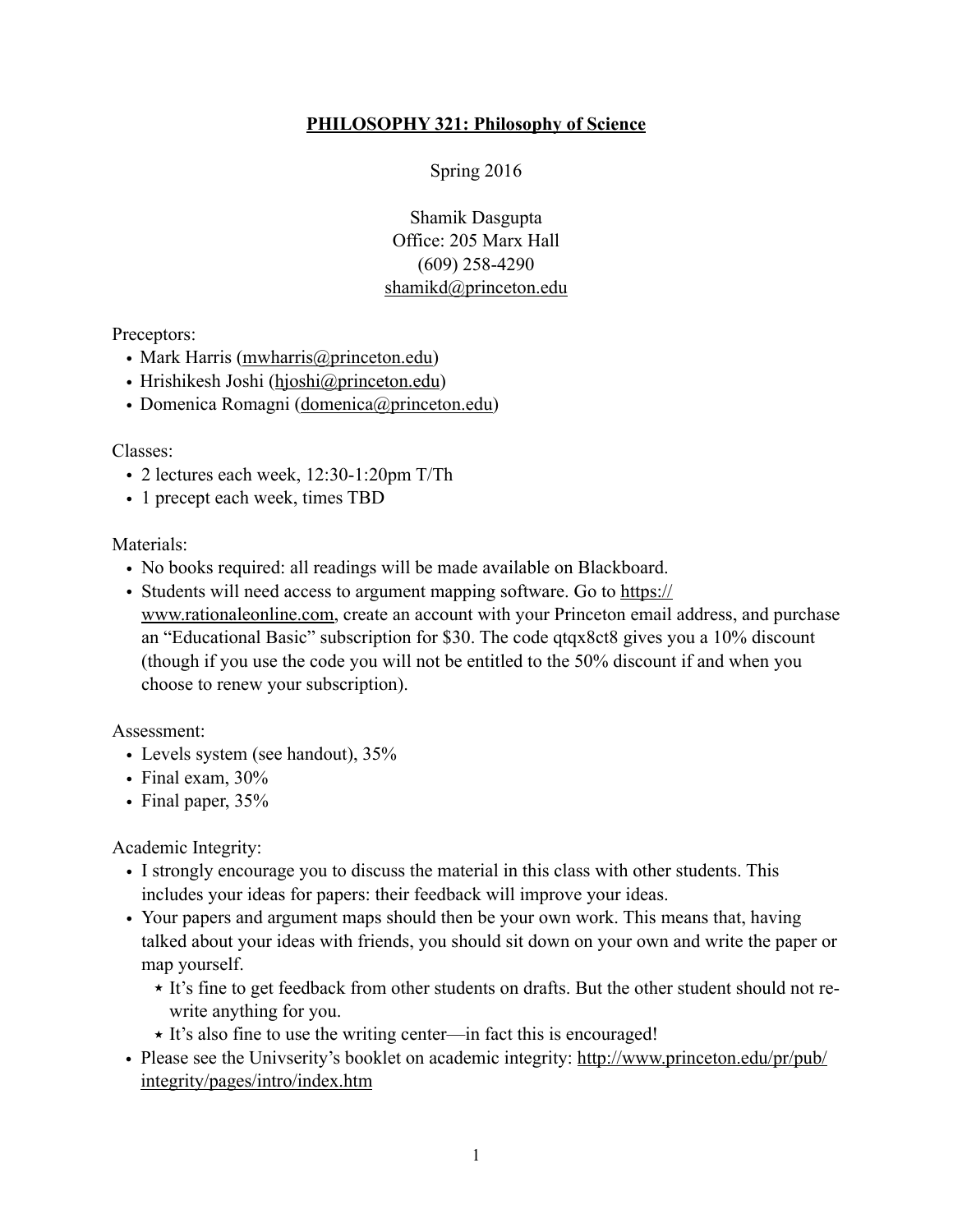## **Syllabus**

The concepts of space, time, and chance have long been of interest to philosophers. This class will investigate how our thinking about these concepts has been shaped by developments in science. We'll start by discussing the structure of space and time in classical and relativistic physics. We'll then turn to the notion of chance, investigating it's role in statistical mechanics, quantum mechanics, evolutionary biology, and intelligent design. Over the semester we'll be building towards a certain uniform account of chance that also helps explain how the different sciences hang together. And along the way, we'll use our discussions of these particular sciences as gateways into more general issues in the philosophy of science such as realism vs anti-realism, reductionism, the nature of scientific laws, the demarcation problem, and the "scientific method".

This class has no prerequisites: all the relevant science will be introduced in class from scratch.

All readings are required unless marked "Supplementary". They are available in PDF format on Blackboard. Full bibliographic details are contained within the PDFs.

| Tues Feb 2 <sup>nd</sup>   | Introduction                                                                                                                                   |
|----------------------------|------------------------------------------------------------------------------------------------------------------------------------------------|
| Thurs Feb 4th              | The bucket argument<br>• Dasgupta, "Substantivalism vs Relationalism about Space in<br>Classical Physics", sections 1-3                        |
| Tues Feb 9th               | Symmetry arguments and Galilean space-time<br>• Dasgupta, "Substantivalism vs Relationalism about Space in<br>Classical Physics", sections 4-6 |
| Thurs Feb 11 <sup>th</sup> | Humeanism vs anti-humeanism about laws<br>• Beebee, "The Non-Governing Conception of Laws of Nature"<br>• Loewer, "Humean Supervenience"       |

#### **Topic 1: Space and time in classical physics**

*Supplementary reading:* 

- Sklar, *Space, Time, and Spacetime*, chapter 3 (a classic overview of the substantivalism vs relationalism debate)
- The Leibniz-Clarke correspondence, reprinted in Huggett, *Space from Zeno to Einstein*, chapter 8: "Leibniz and Clark"
- Horwich, "On the Existence of Time, Space and Space-Time" (on the bucket argument, and also symmetry arguments)
- Schaffer, "Causation and Laws of Nature: Reductionism"
- Lewis, *Philosophical Papers: Volume 2*, Introduction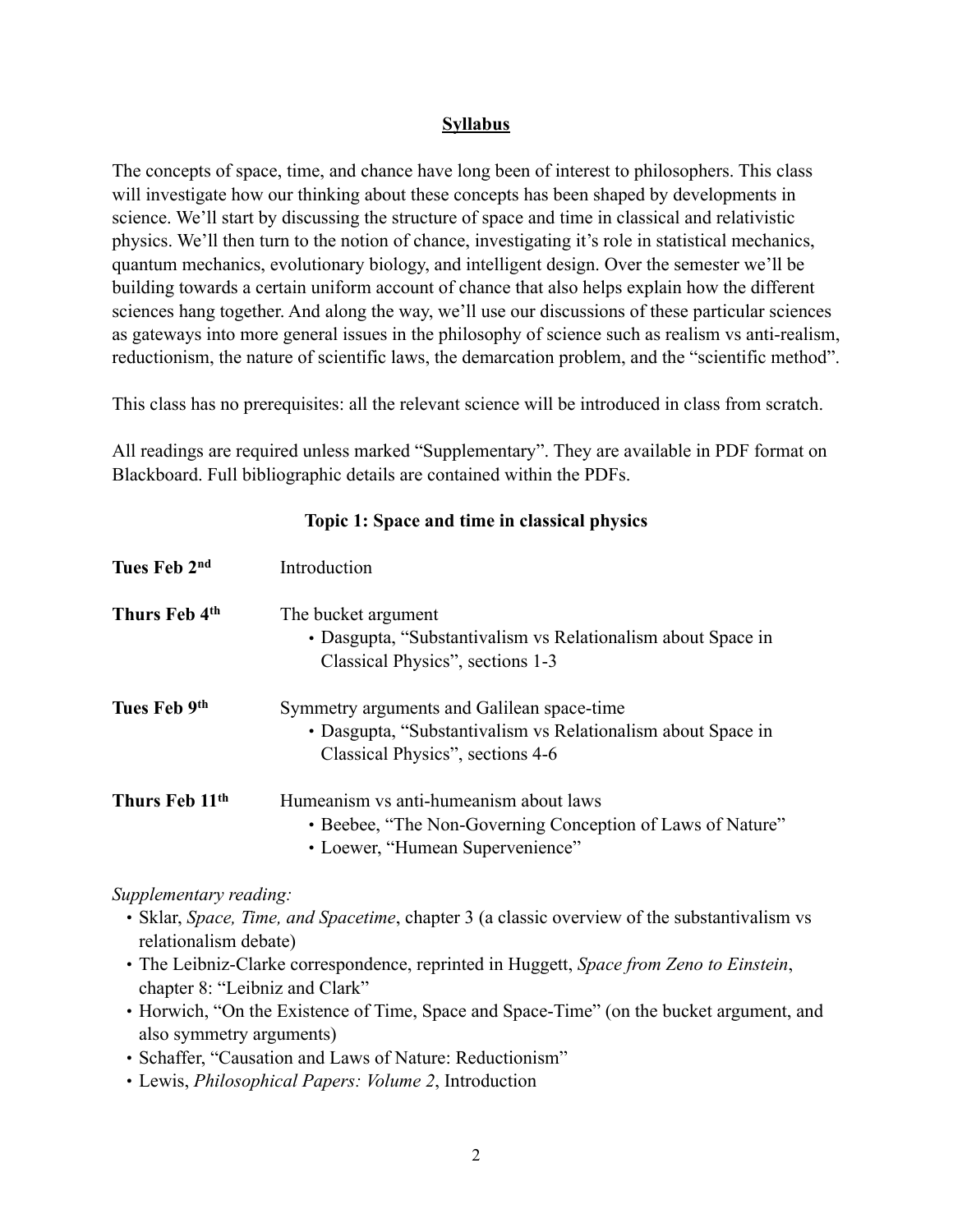| Tues Feb 16th                                                                                                                                                                                                                | Special relativity<br>• Maudlin, Philosophy of Physics: Space and Time, chapter 4: "Special<br>Relativity"     |  |
|------------------------------------------------------------------------------------------------------------------------------------------------------------------------------------------------------------------------------|----------------------------------------------------------------------------------------------------------------|--|
| Thurs Feb 18th                                                                                                                                                                                                               | General relativity<br>• Maudlin, Philosophy of Physics: Space and Time, chapter 6:<br>"General Relativity"     |  |
| Tues Feb 23rd                                                                                                                                                                                                                | Conventionalism about geometry<br>• Reichenbach, <i>The Philosophy of Space and Time</i> , chapter 1, pp. 1-37 |  |
| Supplementary reading:<br>· Friedman, "Geometry, Convention and the Relativized Apriori: Reichenbach, Schlick and<br>Carnap"<br>• Sklar, Space, Time, and Spacetime, chapter 2, pp. 79-147 (on the epistemology of geometry) |                                                                                                                |  |
| Topic 3: Is there a scientific explanation of the direction of time?                                                                                                                                                         |                                                                                                                |  |
| Thurs Feb 25th                                                                                                                                                                                                               | <b>Entropy and Statistical Mechanics I</b><br>· North, "Time in Thermodynamics"                                |  |
| <b>Tues March 1st</b>                                                                                                                                                                                                        | <b>Entropy and Statistical Mechanics II</b><br>• North, "Time in Thermodynamics"                               |  |
| Thurs March 3rd                                                                                                                                                                                                              | Chance<br>· Briggs, "The Metaphysics of Chance"<br>• Loewer, "David Lewis' Humean Theory of Objective Chance"  |  |
| Tues March 8th                                                                                                                                                                                                               | <b>Epistemic Catastrophe</b><br>· Sean Carroll, From Eternity to Here, chapter 10: "Recurrent<br>Nightmares"   |  |
| Thurs March 10 <sup>th</sup>                                                                                                                                                                                                 | TBD / Catch-up                                                                                                 |  |
| Supplementary reading:                                                                                                                                                                                                       |                                                                                                                |  |

**Topic 2: Space and time in relativistic physics** 

- **•** Albert, *Time and Chance*, chapters 3 and 4
- *•* Frigg, "What is Statistical Mechanics?"
- *•* Lewis, "Humean Supervenience Debugged"
- *•* Briggs, "The Anatomy of the Big Bad Bug"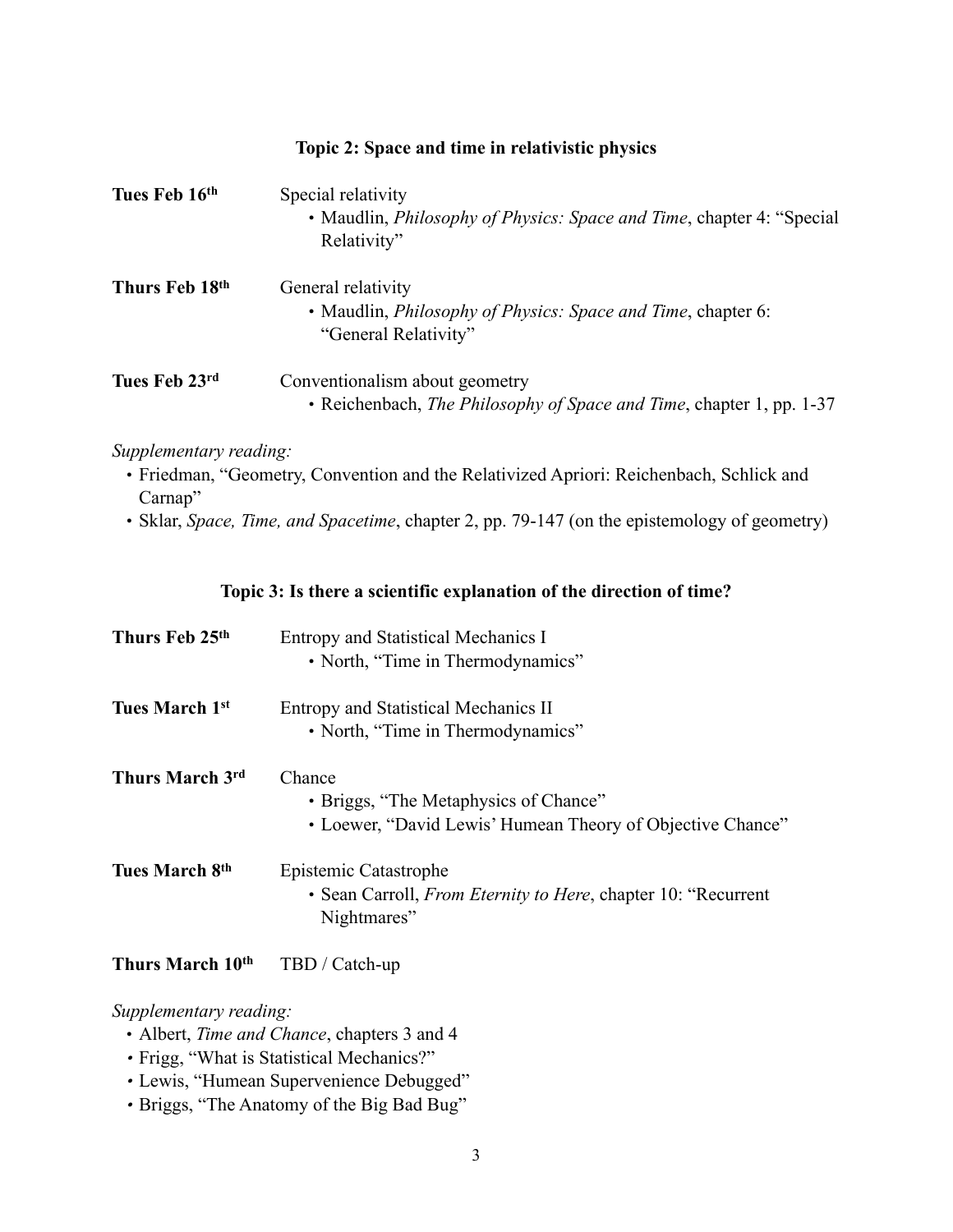• Gillies, *Philosophical Theories of Probability*, pp. 88-105, 113-136

## SPRING RECESS

### **Topic 4: Chance in quantum physics**

| Tues March 22nd            | Introduction to classical quantum mechanics<br>• Ney, The Wave Function: Essays on the Metaphysics of Quantum<br><i>Mechanics:</i> Introduction                     |
|----------------------------|---------------------------------------------------------------------------------------------------------------------------------------------------------------------|
| Thurs March 24th           | Scientific realism and the measurement problem<br>• van Fraassen, <i>The Scientific Image</i> , chapter 2: "Arguments"<br>Concerning Scientific Realism", pp. 6-25. |
| Tues March 29th            | The GRW interpretation<br>• Albert, <i>Quantum Mechanics and Experience</i> , chapter 5: "The<br>Collapse of the Wave Function"                                     |
| Thurs March 31st           | No class                                                                                                                                                            |
| Tues April 5 <sup>th</sup> | The Bohmian interpretation<br>• Albert, <i>Quantum Mechanics and Experience</i> , chapter 7: "Bohm's<br>Theory"                                                     |

#### *Supplementary reading:*

- *•* Albert, *Quantum Mechanics and Experience*, chapters 1 and 4
- *•* Boyd, "On the Current Status of the Issue of Scientific Realism", sections 1, 2, 3, 6
- *•* Fodor, "Observation Reconsidered"
- *•* Ney, "The Status of Our Ordinary Three Dimensions in a Quantum Universe"

## **Topic 5: Is there a scientific explanation of our existence?**

| Thurs April 7 <sup>th</sup> | Design arguments<br>• Sober, "The Design Argument", pp. 117-126<br>• Strevens, Notes on Bayesian Confirmation Theory, chapters 1-5 |
|-----------------------------|------------------------------------------------------------------------------------------------------------------------------------|
| Tues April 12th             | Responses to design arguments<br>• Sober, "The Design Argument", pp. 126-141<br>• Dawkins, <i>The God Delusion</i> , pp. 134-151   |